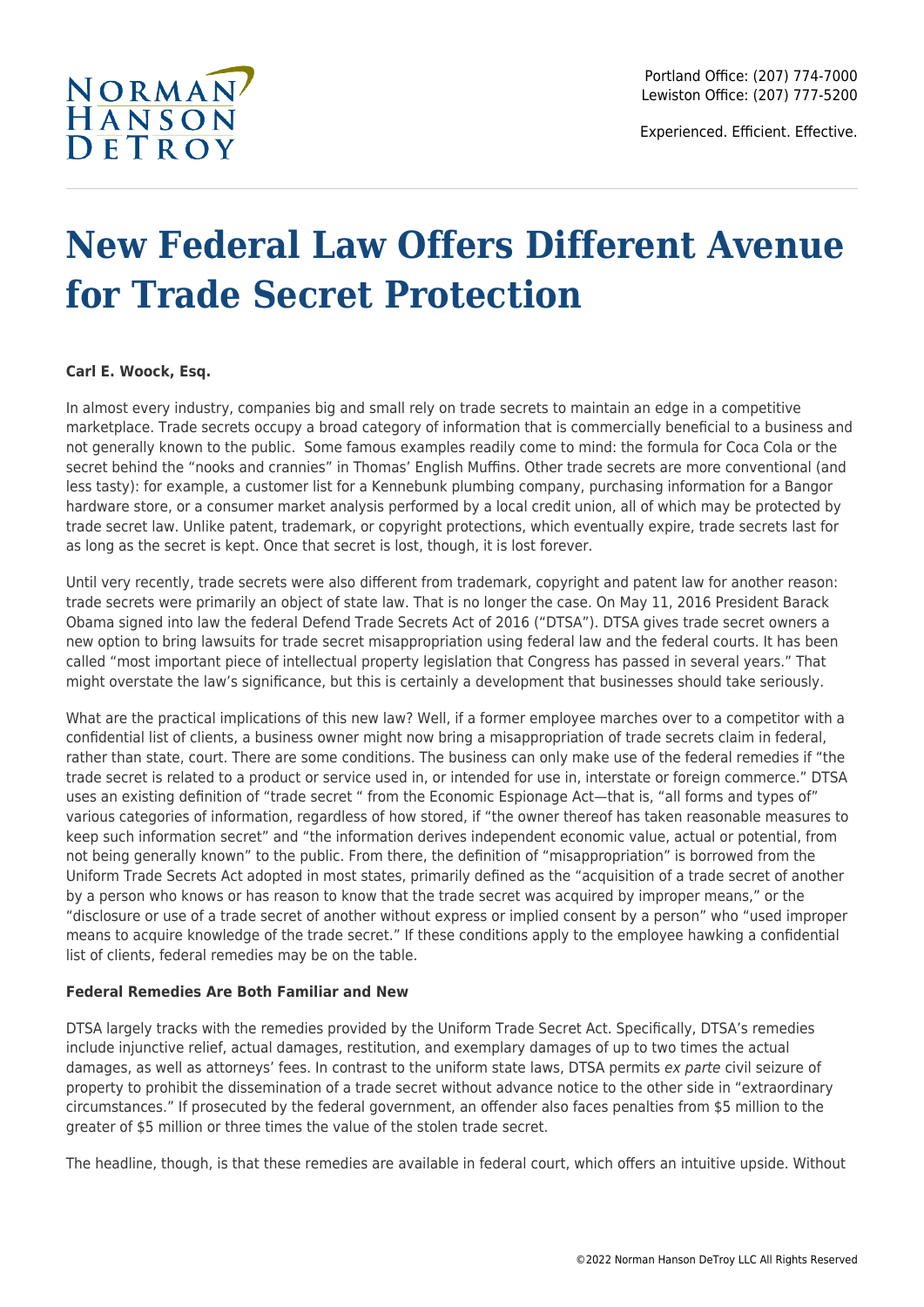## NORMAN<sub>T</sub>

Experienced. Efficient. Effective.

a uniform federal law, a company seeking to curtail the misappropriation of trade secrets would rely on one set of law in Maine (i.e., the Uniform Trade Secrets Act, which Maine has adopted), but an entirely different set of laws in Massachusetts (which is one of just two states that has not adopted Uniform Trade Secrets Act). Under that scheme, it is possible that the same misuse of company secrets would result in inconsistent outcomes depending on which state hears the case. Ideally, DTSA will provide more predictability to businesses bringing this claim, while still permitting companies to use those long-standing state remedies when preferable.

### **Holding Back High Praise**

On the other hand, DTSA is in some ways less wave-making than it could have been. For starters, one could argue that the law does not improve the legal landscape in a substantive way. The federal government already had the power to enforce trade secret laws through criminal and civil actions, and state laws are mostly uniform and consistent in offering private remedies. In that sense, the immediate consequence of DTSA is to complicate and disrupt existing trade secret law. Trade secret litigation was already capable of being tedious and expensive, but with dual layers of state and federal law, cases are bound to become more complicated, as well as more costly.

Further, DTSA missed an opportunity to tailor protections for victims of cyber-hacking and cyber-espionage, a growing area of concern among some companies. Recent high-profile corporate hacks and espionage exploits have targeted Sony Pictures, DuPont, and Lockheed Martin, but smaller companies (often with comparatively less cybersecurity) are also vulnerable to these types of attacks. A cynic might suggest that DTSA is merely the result of a dysfunctional Congress coming together to needlessly federalize legal protections already covered in near-uniformity by the states.

### **What Business Owners Need to Know Today**

The main reason DTSA is generating some buzz is not because of what the law says, but rather the fact that it is going to affect many businesses. Exactly how it will affect businesses is less clear. Like with any new law, opinion is divided as to how DTSA's provisions will operate in the real world. For example, the ex parte civil seizure provision has the potential to offer swift and decisive justice to a victim of trade secret misappropriation, but it can also become a controversial weapon for bad faith actors who seek to unsettle their competitors.

Hopefully, most businesses will not need to discover first-hand how the federal law plays out in practice. But two things are certain: first, DTSA will usher more claims into federal courts, either as a standalone claim or as related breach of contract or unfair competition claims (which are state law matters) make it to federal court via supplemental jurisdiction when attached to a federal law claim. Second, DTSA reaches almost every business, from your brother-in-law's general contracting company to your uncle's accounting firm. Arguably every business has methods, data, or information that might be considered trade secrets, and every business with trade secrets can be economically harmed if that information is stolen or misused. Business owners must therefore act in advance if they hope to take full advantage of the law.

On that note, DTSA protects employees who disclose trade secrets in response to a court order or government investigation. In order to be eligible for all of the remedies created by DTSA, employers must provide notice of the statute's whistleblower immunity in any "contract or agreement with an employee that governs the use of a trade secret or other confidential information." That means confidentiality, non-disclosure, and non-compete agreements must be updated accordingly. Failure to do so may mean that a successful plaintiff cannot recover exemplary damages or attorneys' fees as otherwise allowed by the statute.

Any business that may be affected by DTSA should also take this time to update policy manuals to include the appropriate immunity language. Form employment agreements used with employees who handle confidential